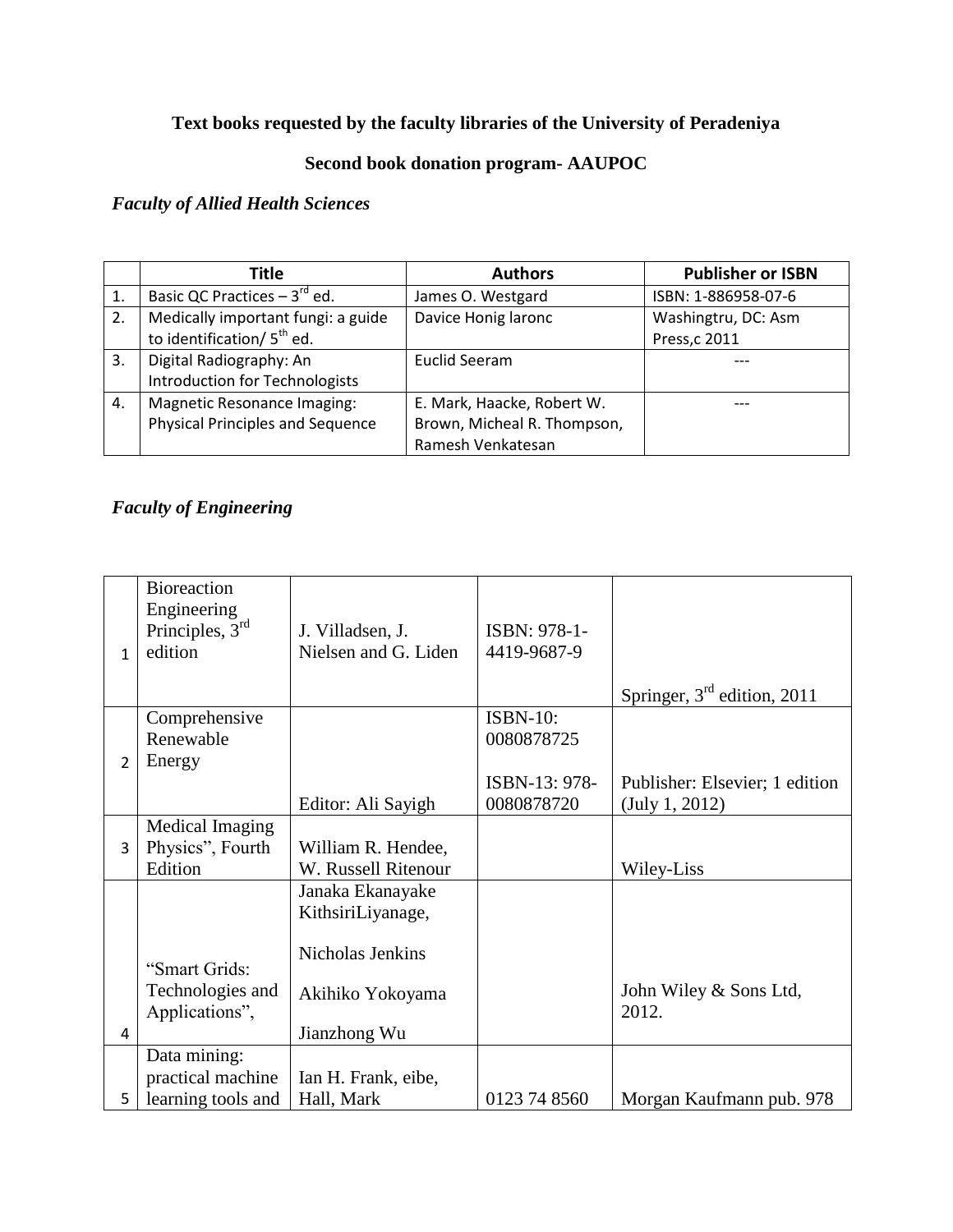|                | techniques, $3rd$ ed         |                             |               |                       |
|----------------|------------------------------|-----------------------------|---------------|-----------------------|
|                | 2011                         |                             |               |                       |
|                | Optical networks:            |                             |               |                       |
|                | a practical                  | R. Ramaswami, K.N.          | 978           |                       |
| 6              | perspective 2010             | sivarajan, G.H. sasaki      | 0123740922    | Morgan Kaufmann pub   |
|                | Higher                       |                             |               |                       |
|                | engineering                  |                             |               |                       |
|                | mathematics 40 <sup>th</sup> |                             |               |                       |
| $\overline{7}$ | ed. Or latest                | B.S. grewal                 | 8174091955    | Khanna pub.           |
|                | <b>Applied Statistics</b>    |                             |               |                       |
|                | and probability              | Douglas C.                  |               |                       |
|                | for engineers $5th$          | Montgomery, Goerge          |               |                       |
| 8              | ed.                          | C .runger                   | 978 470053041 | Wiley                 |
|                | The role of the              |                             |               |                       |
|                | chemist in                   |                             |               |                       |
|                | automotive                   |                             | 978           | <b>CRC</b>            |
| 9              | design                       | H.K. Phlegm                 | 1420071887    |                       |
|                | Combustion                   |                             |               |                       |
|                | engineering/2nd              | Kenneth W. Ragland          |               |                       |
| 10             | ed.                          | and                         | 978           |                       |
|                |                              | Kenneth M. Bryden<br>[eds.] | 1420092509    | <b>CRC</b>            |
|                | Modeling and                 |                             |               |                       |
|                | control of                   |                             |               |                       |
|                | engineering                  |                             | 978           |                       |
| 11             | systems                      | Clarence w. de silva        | 1420076868    |                       |
|                | Manufacturing                |                             |               |                       |
|                | facilities: location         |                             |               |                       |
|                | planning and                 |                             | 978           |                       |
| 12             | design/3rd ed.               | Dileep R. Sule              | 1420044225    |                       |
|                | Coastal                      |                             |               |                       |
|                | engineering:                 |                             |               |                       |
|                | processes, theory            |                             |               |                       |
|                | and design                   | Dominic reeve,              |               |                       |
| 13             | practice                     | andrew                      |               |                       |
|                |                              | chadwick, christopher       | 978           |                       |
|                |                              | flemis                      | 0415583534    | Taylor & francis inc. |
|                | Reinforced and               |                             |               |                       |
|                | prestressed                  |                             |               |                       |
|                | concrete design              | Eugene Obrien,              |               |                       |
| 14             | to EC2: the                  | <b>Andrew Dixon</b>         |               |                       |
|                | Complete process             | and Emma Sheils             |               |                       |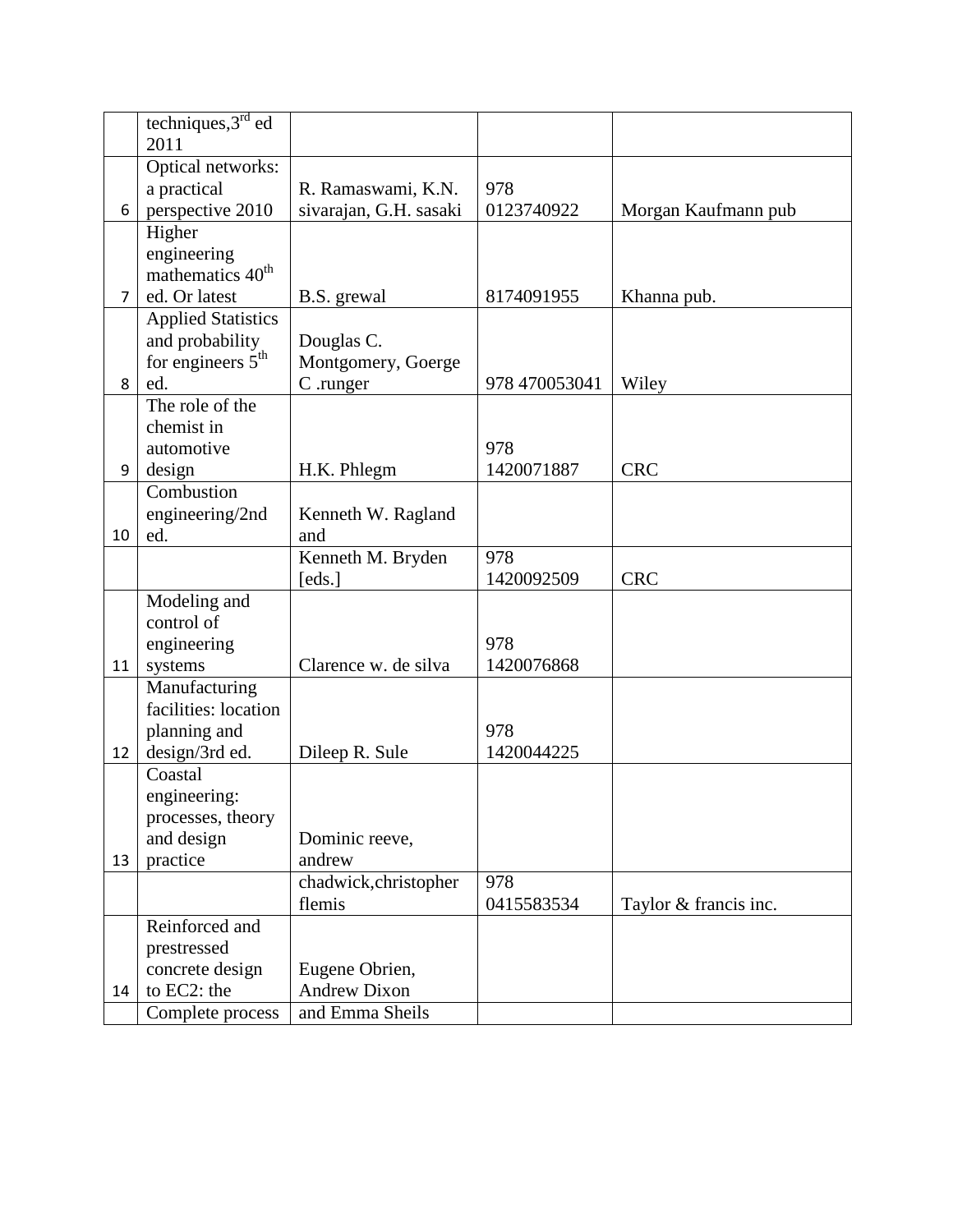# *Faculty of Arts (Main Library)*

| $\mathbf{1}$   | <b>Global Talent</b>    |                               | ISBN - 10:0415871719                   |
|----------------|-------------------------|-------------------------------|----------------------------------------|
|                | Management              | Hugh Scullion, David G.       | ISBN -13:978-0415871716                |
|                |                         | Collings                      | (Routledge -2011)                      |
| $\overline{2}$ | Service Management      | James A. Fitzsimmons, Mona J. | ISBN 10:0071289275                     |
|                | (McGraw - Hill Higher   | Fitzsimmons                   | ISBN-13:978-0071289276                 |
|                | Education $-2010$ )     |                               |                                        |
| $\overline{3}$ | Intangible Heritage (   | Laurajane Smith               | ISBN-10:0415473969                     |
|                | Key Issues in Cultural  |                               | ISBN-13:978-0415473965                 |
|                | Heritage)               |                               | (Routledge -2009)                      |
| $\overline{4}$ | The Heritage Scape:     | Di Michalel A. Giovine        | (Lexington Books-2008)                 |
|                | UNESCO, World           |                               | ISBN - 10:0739114352                   |
|                | Heritage, and Tourism   |                               | ISBN -13:978-0739114353                |
| 5              | Archaeology and         | John Carmen                   | $(T&TClark - 2003)$ ISBN               |
|                | Heritage: An            |                               | $-10:0826458955$ ISBN -                |
|                | Introduction            |                               | 13:978-0826458957                      |
| 6              | Critical Essays in      | John Agnew, Virginie          | $(Ashgate - 2008)$ ISBN -              |
|                | Human Geography         | Mamadough (eds.)              | 0754626903)                            |
| $\overline{7}$ | The Revenge of          | Robert Kaplan                 | (Random House – 2012)                  |
|                | Geography: What the     |                               | ISBN - 10:1400069831                   |
|                | map tells us about      |                               | ISBN - 13:978-                         |
|                | coming conflict and the |                               | 1400069835                             |
|                | Battle against fate     |                               |                                        |
| 8              | The Silk Road: A New    | Hansen, Valerie               | $\sqrt{\text{Y}}$ ale University 2013) |
|                | History                 |                               |                                        |
| 9              | The Oxford Handbook     | Clark, Peter                  |                                        |
|                | of Cities in World      |                               |                                        |
|                | History                 |                               |                                        |
| 10             | The Tiger Vanquished-   | M.R. Narayan Swamy            |                                        |
|                | LTTE's Story            |                               |                                        |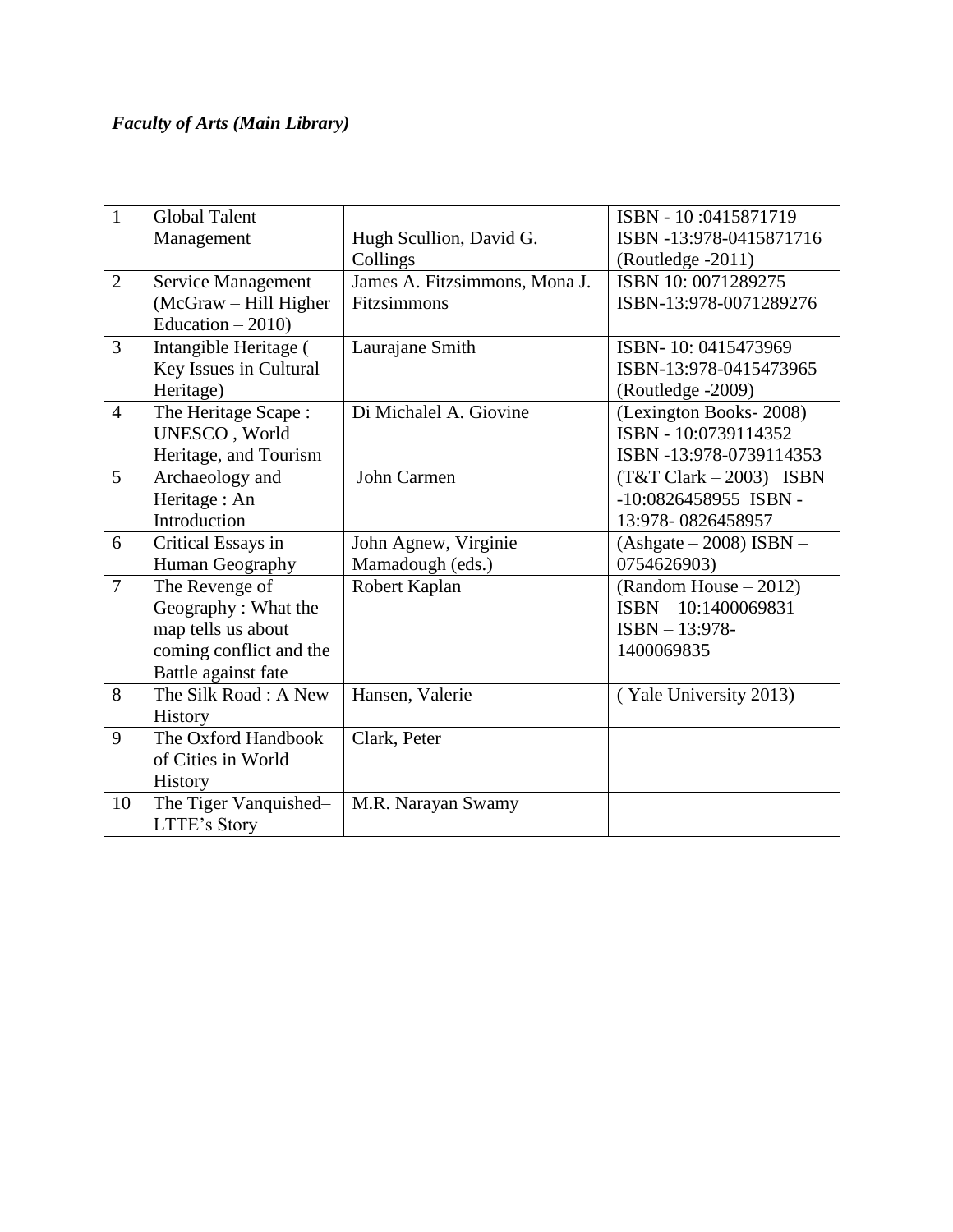# *Faculty of Agriculture*

|                         | <b>Title of the Book</b>     | <b>Author</b>     | <b>Edition</b> | <b>ISBN</b>    | <b>Publisher</b>          | Year |
|-------------------------|------------------------------|-------------------|----------------|----------------|---------------------------|------|
|                         | Plant Physiology             | L. Taiz, E.       | 5th ed.        |                |                           |      |
| 1                       |                              | Zeiger            |                | 978-0878938667 | <b>Sinauer Associates</b> | 2010 |
| $\overline{\mathbf{2}}$ | <b>Insect Behavior</b>       | R.W. Mathews      | 2nd ed.        | 978-9048123889 | Springer;                 | 2010 |
| 3                       | Managing social Issues       | L. Peter          |                | 9781781006955  | <b>Edward Elgar</b>       | 2013 |
|                         | The practice of social       | E.A. Babbie       | 13th           | 9781133049791  | Cengage Learning          | 2012 |
| 4                       | research                     |                   |                |                |                           |      |
|                         | The Division of Labor in     | E. Durkheim       | Reprint        |                |                           |      |
| 5                       | Society                      |                   |                | 978-0684836386 | <b>Free Press</b>         | 1997 |
|                         | The wretched of the          | F. Fanon          | Reprint        | 978-0802141323 | <b>Grove Press</b>        |      |
| 6                       | earth                        |                   |                |                |                           | 2005 |
|                         | Research                     | R. Kumar          | 3rd ed.        | 9788132106487  | Sage Publications         |      |
|                         | Methodology: a step by       |                   |                |                |                           |      |
|                         | step guide for               |                   |                |                |                           |      |
| $\overline{7}$          | beginners                    |                   |                |                |                           | 2011 |
|                         | <b>Assisted Reproductive</b> | Kay Elder,        |                |                | Cambridge Uni.            |      |
|                         | Technology in Farm           | <b>Brian Dale</b> |                |                | Press                     |      |
| 8                       | animals                      |                   |                |                |                           |      |
|                         | <b>Cropping Systems</b>      | B.N.              |                | 978-8120404199 | Oxford & IBH              |      |
| 9                       |                              | Chatterjee        |                |                |                           |      |
| 10                      | <b>Tropical Fruits</b>       | J.A. Samson       |                | 9780582460324  | Longman                   |      |
|                         | Introduction to Soil         | M. Alexander      |                | 978-0894645129 | Krieger Pub Co;           |      |
| 11                      | Microbiology                 |                   | 2nd ed.        |                |                           | 1991 |
|                         | Microbiological              | C.H. Collins      |                | 978-0750614283 | Butterworth-              |      |
| 12                      | <b>Methods</b>               |                   | 8th ed.        |                | Heinemann                 | 2004 |
|                         | Irrigation Design and        | <b>B.</b> Withers |                |                |                           |      |
| 13                      | Practice                     |                   |                | 978-0713428162 | <b>Batsford</b>           | 1974 |
|                         | Principles and               | R.G.D. Steel      | 3 sub          | 978-0070610286 | McGraw-Hill               |      |
| 14                      | procedures of Statistics     |                   | ed.            |                |                           | 1009 |
|                         | Nonparametric                | J.D. Gibbons      |                | 9781420077612  | Chapman & Hall            |      |
| 15                      | <b>Statistical Inference</b> |                   | 5th ed.        |                |                           | 2010 |